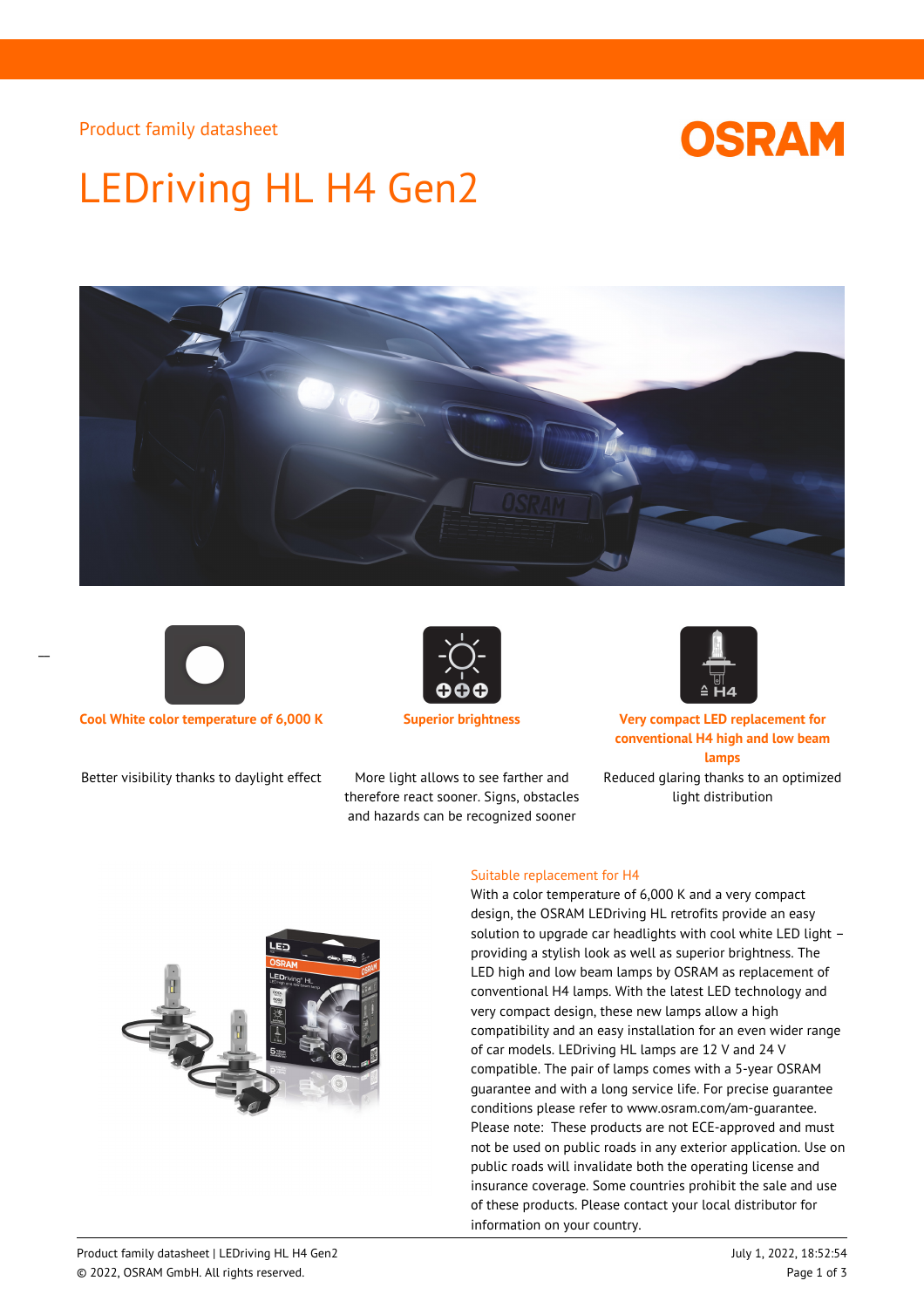## Product family datasheet

## Technical data

|                              | <b>Product information</b>                                                                                   |                                                       |                                             |                                               |                                                   | <b>Electrical data</b>        |                           |                           |  |
|------------------------------|--------------------------------------------------------------------------------------------------------------|-------------------------------------------------------|---------------------------------------------|-----------------------------------------------|---------------------------------------------------|-------------------------------|---------------------------|---------------------------|--|
| <b>Product description</b>   | <b>Order</b><br>reference                                                                                    | <b>Application (Category</b><br>and Product specific) |                                             | Product<br>type (off-<br>road vs.<br>on-road) |                                                   | Power<br>input                | <b>Nominal</b><br>voltage | <b>Nominal</b><br>wattage |  |
| LEDriving HL ≙ H4            | 9726CW<br>Mainly used for<br>Off-road $\triangleq$<br>headlight/fog light<br>H4<br>applications              |                                                       |                                             |                                               |                                                   | 12/24 V<br>14.00 W<br>15.40 W |                           |                           |  |
|                              |                                                                                                              | <b>Photometrical data</b>                             |                                             |                                               | <b>Dimensions</b><br>Lifespan<br>& weight         |                               |                           | <b>Capabilities</b>       |  |
| <b>Product description</b>   | <b>Test</b><br>voltage                                                                                       | Luminous<br>flux                                      | Luminous<br>flux<br>tolerance               | <b>Diameter</b>                               |                                                   | Lifespan<br><b>B3</b>         | Lifespan<br>Tc            | <b>Technology</b>         |  |
| LEDriving HL ≙ H4            | 13.5 V                                                                                                       | 1517/125<br>8 <sub>lm</sub>                           | ±15%                                        | 18.0 mm                                       |                                                   | 2500 h                        | 5000 h                    | LED                       |  |
|                              | <b>Environmental information</b><br>Information according Art. 33 of EU Regulation (EC) 1907/2006<br>(REACh) |                                                       |                                             |                                               |                                                   |                               |                           |                           |  |
| <b>Product description</b>   | <b>Date of Declaration</b>                                                                                   |                                                       | <b>Primary Article</b><br><b>Identifier</b> |                                               | <b>Declaration No. in</b><br><b>SCIP database</b> |                               |                           |                           |  |
| LEDriving $HL \triangleq H4$ | 19-01-2022                                                                                                   |                                                       | 4052899605121<br>4059089376939              |                                               | In work                                           |                               |                           |                           |  |